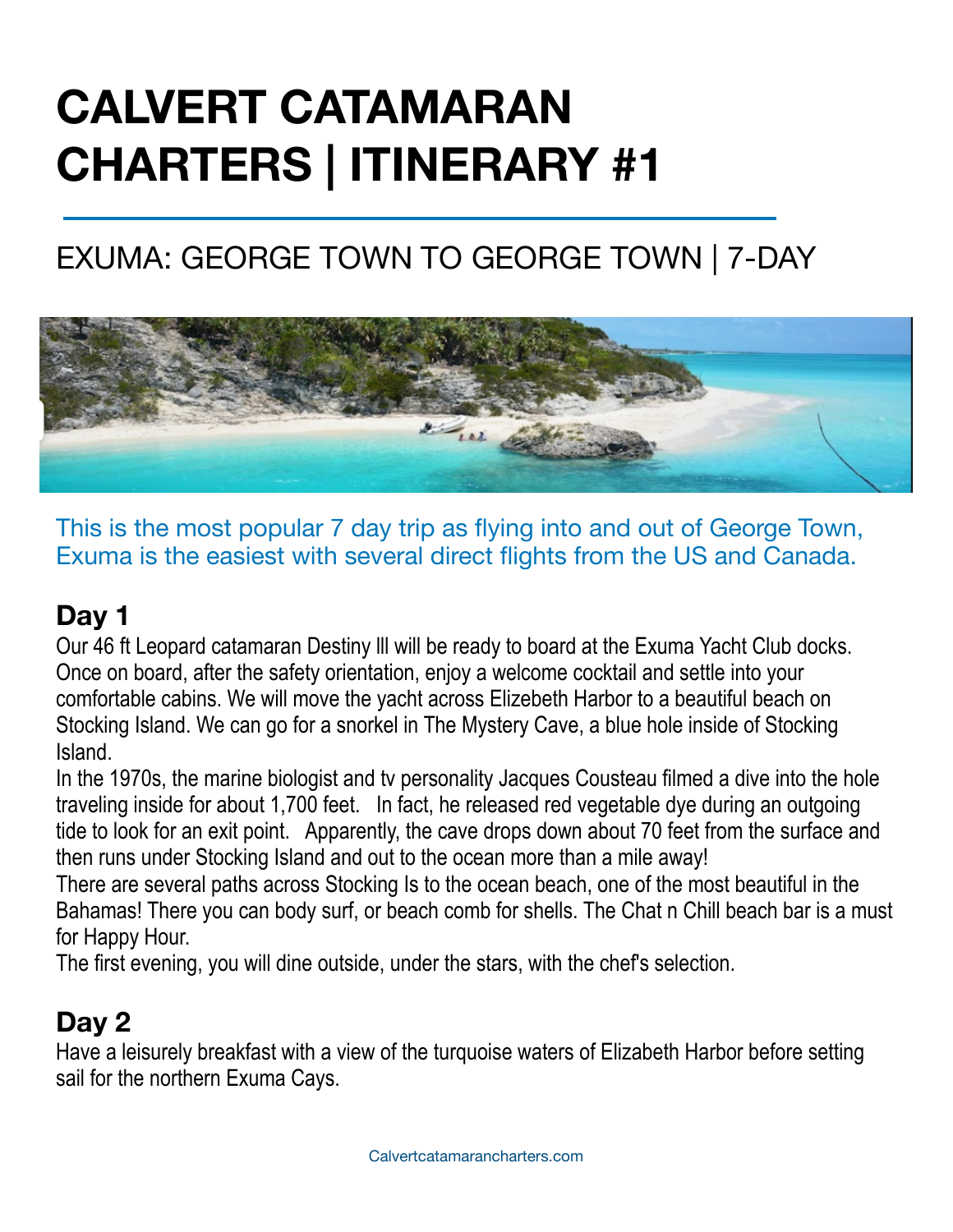While sailing in Exuma Sound, the 20 miles to the first destination, troll for offshore fish and help sail the catamaran. Or, simply relax and let the captain and crew run the boat and fish.

First stop will be Rat Cay Cut. Once inside, there is a beautiful beach on the west side of Rat Cay. Swim off the beach, or snorkel the coral reefs between Rat Cay and Childrens Bay Cay. This is a nice calm area for the paddle boards as well.

Before sunset the captain will move Destiny ll the 3 miles north to the twin beaches off Lee Stocking Island for a calm scenic anchorage for the night. Don't miss the paths across the island from each of these beaches after breakfast the next morning.

## **Day 3**

Set sail for Staniel Cay, This is a charming, colorful small island settlement well worth a walk around. Close to where the boat will anchor is Thunderball Grotto, an amazing underwater cave where you will see multitudes of colorful fish inside. There is a hole in the ceiling to let the sun shine in for light. The cave, and surrounding area is protected so, you will see untouched coral, sea fans and fish.

Of course, the other "must see" are the swimming pigs, just around the corner at Big Majors Spot. They are the original swimming pigs that help make this area so famous.

We suggest making early dinner reservations at the Staniel Cay Yacht Club to experience this land mark island bar and restaurant. The food is great and if arriving early enough, watch the fishermen feed the sharks with scraps from their catch of the day.

### **Day 4**

Sail north to Compass Cay to experience Rachel's Bubble Bath. This is a natural Jacuzzi where waves crash over the narrow rocky strip separating the ocean from this pool in the sand. The walk there is along a sandy creek from the banks side.

Dinghy to Rocky Dundas and dive the two underwater caves there where it is rumored the movie Splash was filmed. Anchor here for the night or, return to Staniel Cay.

## **Day 5**

Sail south to visit Little Farmers Cay, stopping at a beach off Great Guana Cay for lunch. Little Farmers is a quaint, charming, settlement with about 60 residents. Walk to visit JR, the wood carver, to see his latest creations, have drinks, or dinner at Terry and Ernistine's Ocean Cabin on the top of the hill. If the tide is up, you can feed trained turtles in the town harbor with Dion, "the turtle whisperer".

On the west beach of the island is Ty's Sunset Bar. Weather permitting, this is a fun place to anchor and come for a cocktail.